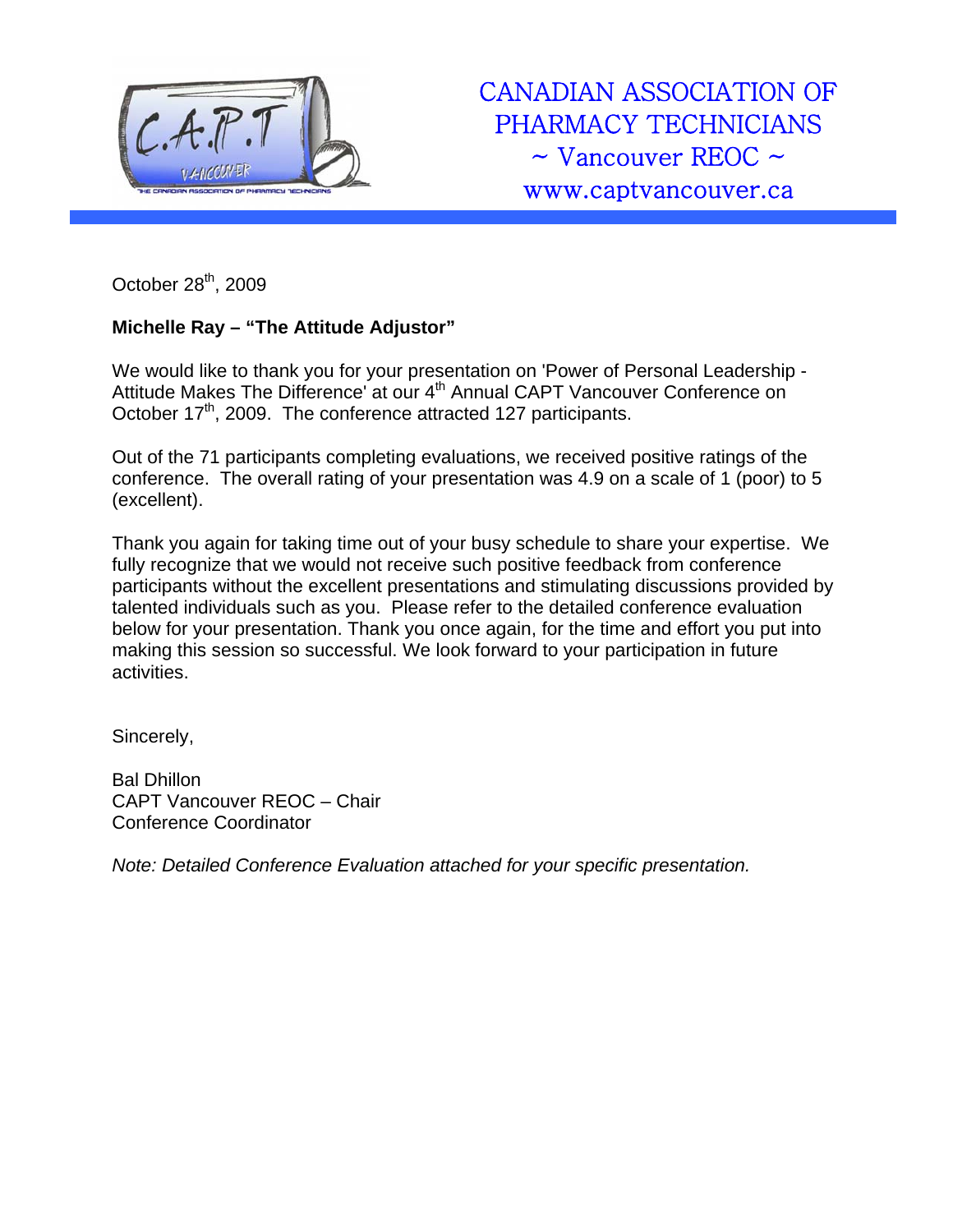## **4th Annual CAPT Vancouver Conference October 16th and 17th, 2009**

**Please complete this evaluation to assist us in improving and planning for the next CAPT Vancouver Conference program. Please circle the number that reflects your assessment of each of the following aspects with #1 indicating poor and #5 excellent.** 

|             |                                            | Please rate the PRESENTATION on a scale of 1 (poor) to 5 (excellent): |                                         |                                           |                             |                                       |                         |                              | Please rate the SPEAKER on a scale of 1 (poor) to 5<br>(excellent): |                                         |                                            |                                                                                      |                                                                 |                                                                                                                                         |
|-------------|--------------------------------------------|-----------------------------------------------------------------------|-----------------------------------------|-------------------------------------------|-----------------------------|---------------------------------------|-------------------------|------------------------------|---------------------------------------------------------------------|-----------------------------------------|--------------------------------------------|--------------------------------------------------------------------------------------|-----------------------------------------------------------------|-----------------------------------------------------------------------------------------------------------------------------------------|
|             |                                            | <b>Overall</b><br>content                                             | <b>Quality</b><br><b>of</b><br>handouts | <b>Opportunities</b><br>for<br>discussion | New &<br><b>Useful Info</b> | <b>Will</b><br>assist me<br>in my job | <b>Content</b><br>level | <b>Knowledge</b><br>of topic | <b>Presentation</b><br>skills                                       | <b>Quality of</b><br><b>visual aids</b> | <b>Overall</b><br><b>Speaker</b><br>rating | <b>What were</b><br>the 2<br><b>strongest</b><br>features of<br>the<br>presentation? | <b>What</b><br>changes<br>would<br>improve the<br>presentation? | <b>Now that the</b><br>presentation<br>is over,<br>what are<br>your<br>remaining<br>learning<br>needs with<br>respect to<br>this topic? |
|             |                                            |                                                                       |                                         |                                           |                             |                                       |                         |                              |                                                                     |                                         |                                            |                                                                                      |                                                                 |                                                                                                                                         |
|             | The<br>Makes                               |                                                                       |                                         |                                           |                             |                                       |                         |                              |                                                                     |                                         |                                            |                                                                                      |                                                                 |                                                                                                                                         |
|             |                                            | 5                                                                     | 5                                       | 5                                         | 5                           | 5                                     | 5                       | 5                            | 5                                                                   | 5                                       | 5                                          |                                                                                      |                                                                 |                                                                                                                                         |
|             | Attitude<br>$\mathbf{r}$                   | 5                                                                     | 5                                       | 5                                         | 5                           | 5                                     | 5                       | $\,$ 5 $\,$                  | 5                                                                   | 5                                       | 5                                          | thanks for the<br>new ideas of<br>how to deal<br>with difficult<br>situations.       |                                                                 |                                                                                                                                         |
|             |                                            | 5                                                                     | 5                                       | 5                                         | 5                           | 5                                     | 5                       | 5                            | 5                                                                   | $\overline{4}$                          | $5\phantom{.0}$                            |                                                                                      |                                                                 |                                                                                                                                         |
| SAT SESSION | Leadership                                 | 5                                                                     |                                         |                                           | 4                           | 5                                     | 5                       | 5                            | 6                                                                   | 5                                       | 6                                          | well worth<br>'more'then her<br>6 nubytes -<br>hot idea-                             |                                                                 |                                                                                                                                         |
|             | Personal                                   | 4                                                                     | 4                                       | 4                                         | 4                           | 4                                     | $\overline{4}$          | 5                            | 5                                                                   | 5                                       | 4                                          |                                                                                      |                                                                 |                                                                                                                                         |
|             | ৳                                          | 5                                                                     | 5                                       | 5                                         | 5                           | 5                                     | 5                       | 5                            | $\sqrt{5}$                                                          | 10                                      | 10                                         | awesome so<br>funny.                                                                 |                                                                 | I have along<br>way to go                                                                                                               |
|             | Power                                      | 5                                                                     | 5                                       | 5                                         | 5                           | 5                                     | 5                       | 5                            | 5                                                                   | 5                                       | 5                                          |                                                                                      |                                                                 |                                                                                                                                         |
|             |                                            | 5                                                                     | 5                                       | 5                                         | 5                           | 5                                     | 5                       | 5                            | 5                                                                   | 5                                       | 5                                          |                                                                                      |                                                                 |                                                                                                                                         |
|             | $\mathbf{r}$<br>Michelle Ray<br>Difference | 5                                                                     | 4                                       | 5                                         | 4                           | 5                                     | 5                       | 5                            | 5                                                                   | 5                                       | 5                                          | $assertive =$<br>good.<br>Emphasize<br>positive                                      |                                                                 |                                                                                                                                         |
|             |                                            | 5                                                                     | 5                                       | 5                                         | 5                           | 5                                     | 5                       | 5                            | 5                                                                   | 5                                       | 5                                          | Fun but alittle<br>too long                                                          |                                                                 |                                                                                                                                         |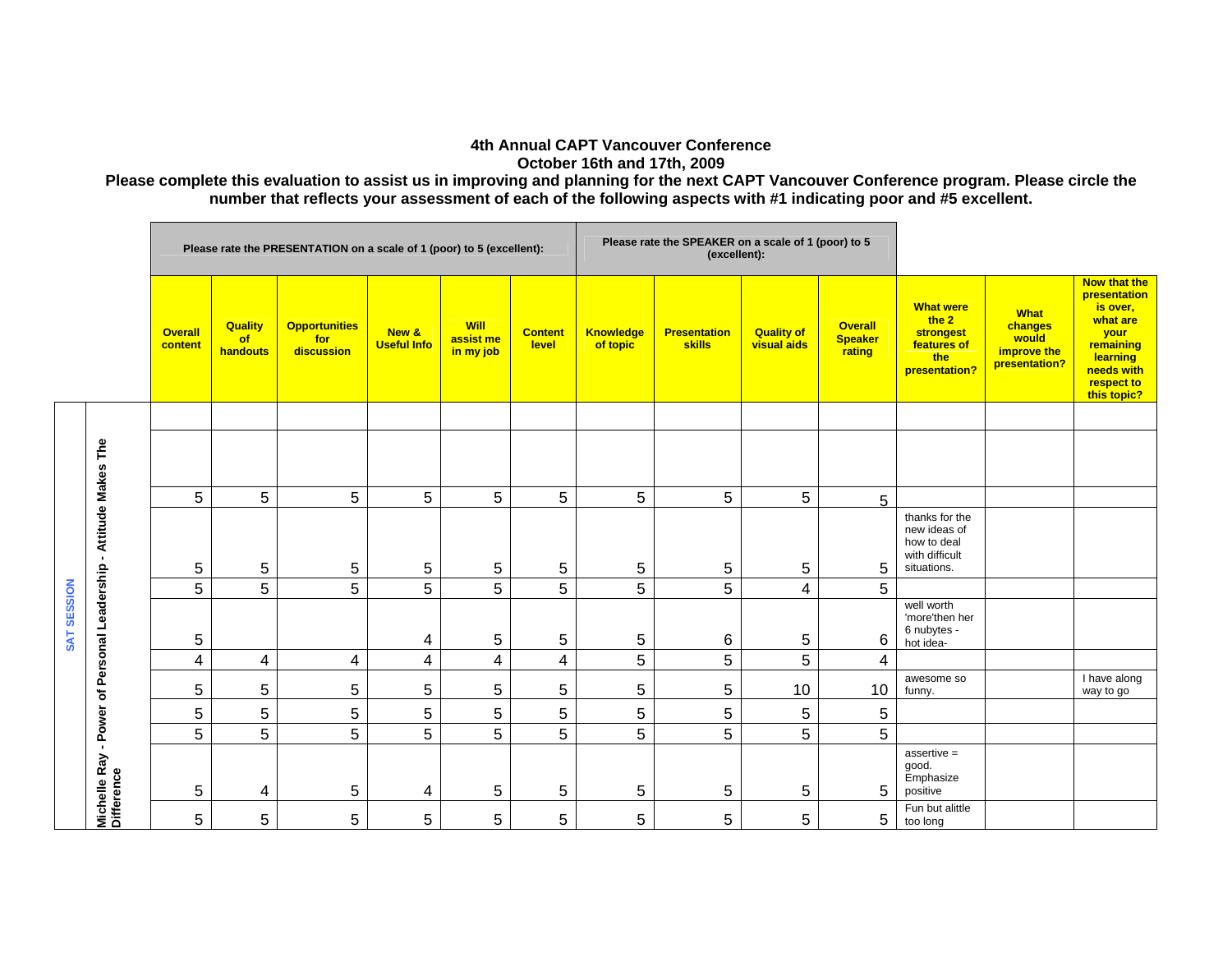|  | 5           | 3                       |                         | $\mathbf 5$              | 4                       | 5              | 5              | $\sqrt{5}$     | 5                       | 5                       |                                                                                                                            |                          |                                                                              |
|--|-------------|-------------------------|-------------------------|--------------------------|-------------------------|----------------|----------------|----------------|-------------------------|-------------------------|----------------------------------------------------------------------------------------------------------------------------|--------------------------|------------------------------------------------------------------------------|
|  | 5           | 5                       | $\sqrt{5}$              | 5                        | 5                       | 5              | 5              | 5              | $\overline{5}$          | 5                       | positive<br>empowerment.<br>Great points to<br>put into<br>practive.<br>Inspiration.<br>Motivation.                        |                          | be positive<br>and have self<br>confidence.<br>You control<br>only yourself. |
|  | 5           | 5                       | $\sqrt{5}$              | 5                        | 5                       | $\sqrt{5}$     | $\sqrt{5}$     | $\sqrt{5}$     | $\sqrt{5}$              | $\,$ 5 $\,$             |                                                                                                                            |                          | put this<br>information<br>to the test.                                      |
|  | 5           | 5                       | 5                       | 5                        | 5                       | 5              | 5              | 5              | 5                       | 5                       |                                                                                                                            |                          |                                                                              |
|  | 5           | $\mathfrak{S}$          | $\sqrt{5}$              | $\overline{5}$           | 5                       | $\overline{5}$ | $\overline{5}$ | $\overline{5}$ | $\overline{\mathbf{4}}$ | 5                       |                                                                                                                            |                          |                                                                              |
|  | 5           | 5                       | 5                       | 5                        | 5                       | 5              | 5              | 5              | 5                       | 5                       | very<br>motivational                                                                                                       |                          |                                                                              |
|  | $\,$ 5 $\,$ | 5                       | $\mathbf 5$             | $\mathbf 5$              | 5                       | $\,$ 5 $\,$    | 5              | $\,$ 5 $\,$    | $\,$ 5 $\,$             | $\,$ 5 $\,$             | very good.<br>Enjoyed. Help<br>me with<br>personal<br>issues                                                               |                          |                                                                              |
|  | 5           | 5                       | $\overline{\mathbf{4}}$ | $\overline{\mathcal{A}}$ | 3                       | $\overline{4}$ | 5              | 5              | $\overline{\mathbf{4}}$ | $\overline{4}$          |                                                                                                                            |                          |                                                                              |
|  | 5           | 5                       | $\overline{5}$          | $\sqrt{5}$               | 5                       | $\sqrt{5}$     | $\sqrt{5}$     | 5              | 5                       | 5                       |                                                                                                                            |                          |                                                                              |
|  | 5           | 5                       | 5                       | 5                        | 5                       | 5              | 5              | 5              | $\overline{5}$          | 5                       | humor she<br>takes<br>feedback                                                                                             | more uplfiting<br>advice | your<br>awesome                                                              |
|  | 4           | 4                       | $\,$ 5 $\,$             | 5                        | 5                       | 4              | $\sqrt{5}$     | 4              | 4                       | 5                       | getting<br>involved                                                                                                        | none                     | realy doing<br>what I have<br>learned.                                       |
|  | 5           | 5                       | $\overline{\mathbf{4}}$ | 5                        | $\overline{4}$          | 5              | 5              | 5              | 5                       | 5                       |                                                                                                                            |                          |                                                                              |
|  | 5           | 5                       | $\sqrt{5}$              | $\mathbf 5$              | 5                       | 5              | 5              | $\overline{5}$ | $\sqrt{5}$              | 5                       | GREAT!<br>Learned so<br>much                                                                                               |                          |                                                                              |
|  | $\sqrt{5}$  | 5                       | $\sqrt{5}$              | $\mathbf 5$              | 5                       | $\mathbf 5$    | 5              | $\sqrt{5}$     | $\overline{5}$          | 5                       | Needs to<br>breing this to<br>mgmt in reatil<br>settings to chg<br>opinions of<br>employees!!<br>To positive.<br>Thx also. |                          |                                                                              |
|  | 5           | 5                       | $\mathbf 5$             | $\sqrt{5}$               | 5                       | $\mathbf 5$    | $\sqrt{5}$     | 5              | $\sqrt{5}$              | 5                       | relatability.                                                                                                              |                          |                                                                              |
|  | 5           | $\overline{\mathbf{4}}$ | $\sqrt{3}$              | $\overline{\mathcal{A}}$ | $\overline{\mathbf{4}}$ | $\overline{4}$ | $\sqrt{5}$     | $5\,$          | $\overline{4}$          | $\overline{\mathbf{4}}$ |                                                                                                                            |                          |                                                                              |
|  | 5           | 5                       | $\sqrt{5}$              | $\sqrt{5}$               | 5                       | $\sqrt{5}$     | $\sqrt{5}$     | 5              | $\sqrt{5}$              | 5                       |                                                                                                                            |                          |                                                                              |
|  | 5           | 5                       | $\sqrt{5}$              | $\mathbf 5$              | 5                       | 5              | $\,$ 5 $\,$    | $\sqrt{5}$     | 5                       | 5                       | interaction.<br>Dynamic                                                                                                    |                          |                                                                              |
|  | 5           | 5                       | 5                       | 5                        | $\overline{4}$          | 5              | 5              | 5              | 5                       | 5                       |                                                                                                                            |                          |                                                                              |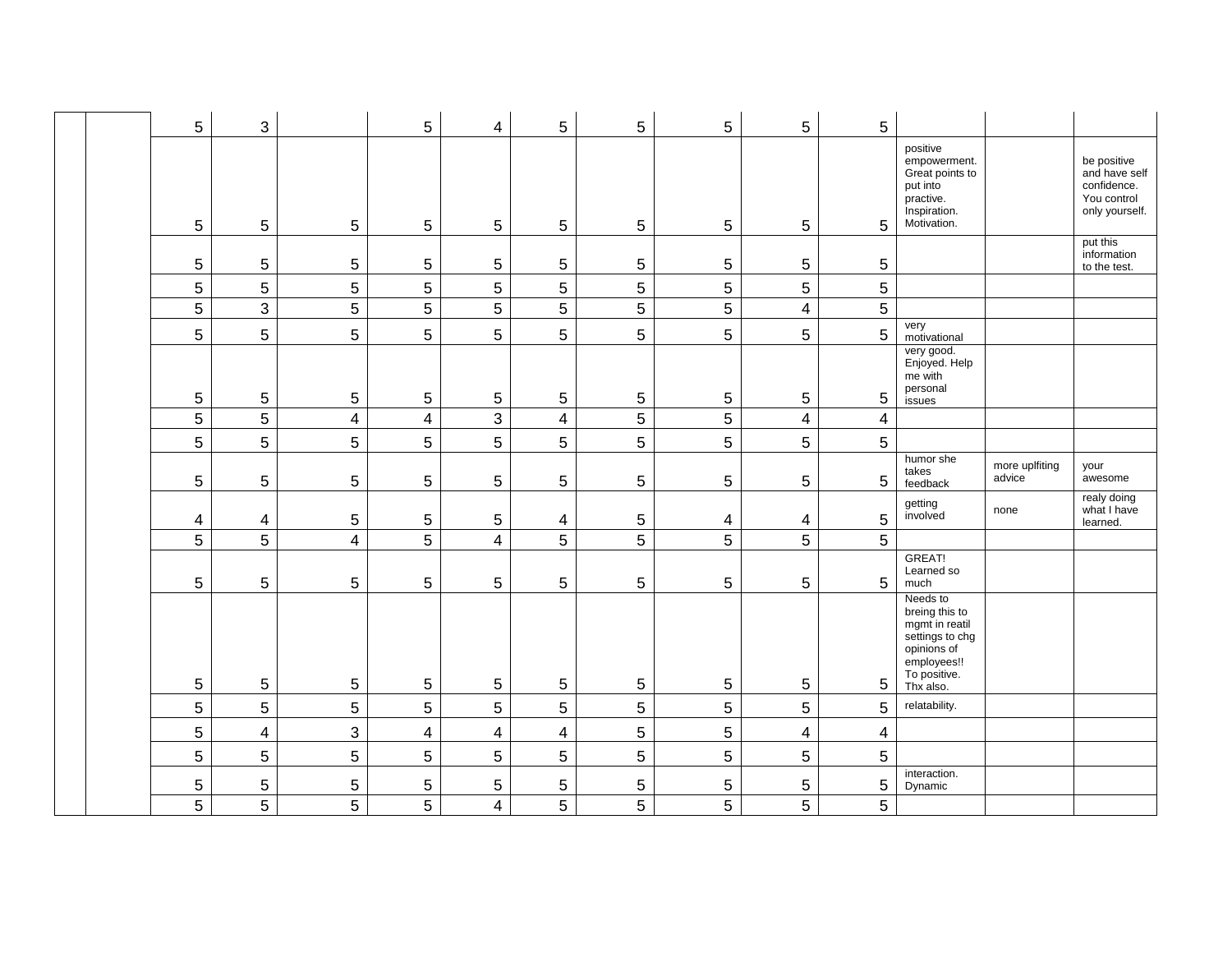|  | 5              | 5              | 5 | 5 | 5                       | 5               | 5 | 5              | 5                       | 5 | awesome.                                                               | interactive.<br>Funny. Kept<br>me captivated.<br>Fantastic |                                                         |
|--|----------------|----------------|---|---|-------------------------|-----------------|---|----------------|-------------------------|---|------------------------------------------------------------------------|------------------------------------------------------------|---------------------------------------------------------|
|  | $\mathbf 5$    | $\mathbf 5$    |   | 5 | 5                       | 5               | 5 | 5              | 5                       | 5 | interacting                                                            | nothing                                                    | to havethis<br>available to<br>therest of our<br>staff. |
|  | $\sqrt{5}$     | $\sqrt{5}$     | 5 | 5 | 5                       | 5               | 5 | 5              | 5                       | 5 | the storys                                                             | make a little<br>shorter                                   |                                                         |
|  | $\sqrt{5}$     | $\overline{5}$ | 5 | 5 | 5                       | 5               | 5 | 5              | 5                       | 5 | we can make<br>a difference                                            |                                                            |                                                         |
|  | 4              |                | 5 | 5 | 5                       | 5               | 5 | 5              | 5                       | 5 | funfilled<br>learning.,<br>great opics.<br>She should<br>write a book. |                                                            |                                                         |
|  | $\overline{5}$ | $\overline{5}$ | 5 | 5 | 5                       | $\overline{5}$  | 5 | 5              | 5                       | 5 | energy                                                                 |                                                            |                                                         |
|  | 5              | $\overline{5}$ | 5 | 5 | 5                       | 5               | 5 | 5              | $\overline{5}$          | 5 |                                                                        |                                                            |                                                         |
|  | 5              | 5              |   | 5 | 5                       | 5               | 5 | 5              | $\overline{5}$          | 5 |                                                                        |                                                            |                                                         |
|  | $\sqrt{5}$     | $\mathbf 5$    | 5 | 5 | 5                       | 5               | 5 | 5              | 5                       | 5 | conflict<br>resolution, and<br>positivie<br>thinking                   | a bit too long<br>and the end of<br>the<br>conference      | apply the<br>knowledge.                                 |
|  | 5              | 5              |   | 5 | 5                       | $5\phantom{.0}$ | 5 | 5              | 5                       | 5 | dynamic<br>speaker. Well<br>prepared                                   |                                                            |                                                         |
|  |                |                |   |   |                         |                 |   |                |                         | 5 |                                                                        |                                                            |                                                         |
|  | $\sqrt{5}$     |                | 4 | 5 | $\overline{\mathbf{4}}$ | $\overline{5}$  | 5 | 5              | $\overline{\mathbf{4}}$ | 5 |                                                                        |                                                            |                                                         |
|  | $\overline{5}$ | $\overline{5}$ | 5 | 5 | 5                       | $\overline{5}$  | 5 | 5              | 5                       | 5 |                                                                        |                                                            |                                                         |
|  | 5              | 4              | 5 | 5 | 4                       | $\overline{5}$  | 5 | 5              | $\overline{4}$          | 5 |                                                                        |                                                            |                                                         |
|  | $\overline{5}$ |                | 5 | 5 | 5                       | $\overline{5}$  | 5 | $\overline{5}$ | 5                       | 5 | Personable<br>and warm<br>presentation                                 |                                                            |                                                         |
|  | $\overline{5}$ | $\overline{5}$ | 5 | 5 | 5                       | 5               | 5 | $\sqrt{5}$     | $\sqrt{5}$              | 5 | Perceptions.<br>Dealing with<br>aggressive<br>people                   | nothing                                                    | nothing. I<br>liked the talk.                           |
|  | $\mathbf 5$    | 5              | 4 | 4 | 5                       | 4               | 5 | 5              | 5                       | 5 | very upbeat,<br>interactive.<br>Taking charge<br>of yourself           | another great<br>talk                                      |                                                         |
|  | $\sqrt{5}$     | $\overline{5}$ | 5 | 5 | 5                       | $5\,$           | 5 | 5              | $\sqrt{5}$              | 5 |                                                                        | it was amazing                                             |                                                         |
|  | $\mathbf 5$    | $\sqrt{5}$     |   | 5 | 5                       | $\sqrt{5}$      | 5 | $\mathbf 5$    | 5                       | 5 | everything                                                             |                                                            |                                                         |
|  | 5              | 5              | 5 | 5 | 5                       | 5               | 5 | 5              | 5                       | 5 | many                                                                   |                                                            |                                                         |